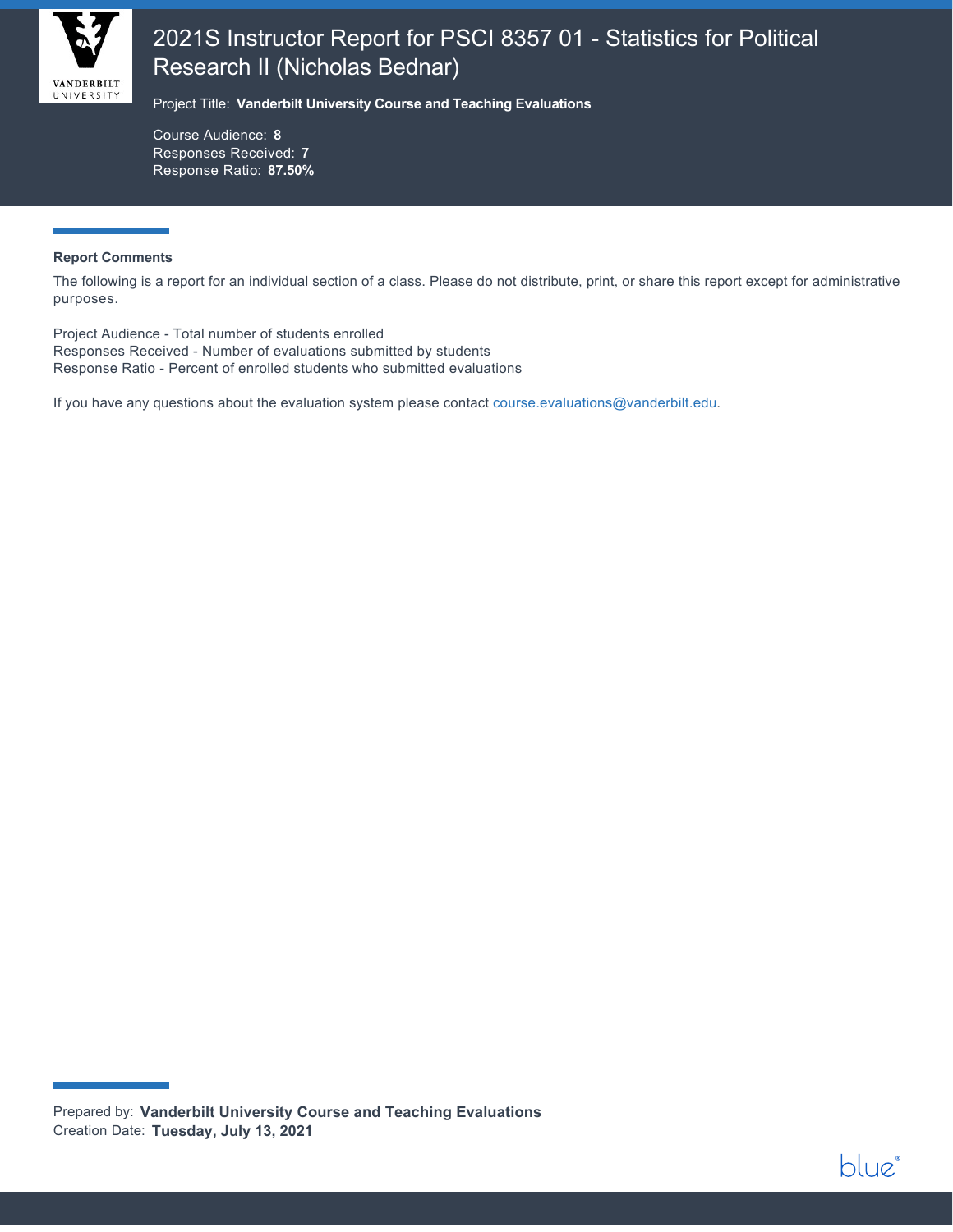## **Questions about this Course (PSCI 8357 01):**

| Question                                                                                                                              |      | <b>This Class</b><br>Section | Department<br>(PSCI) |                              | School (A&S) |                              |
|---------------------------------------------------------------------------------------------------------------------------------------|------|------------------------------|----------------------|------------------------------|--------------|------------------------------|
|                                                                                                                                       |      | Standard<br>Deviation        | Mean                 | Standard<br><b>Deviation</b> | Mean         | Standard<br><b>Deviation</b> |
| This course helped me appreciate the significance of the subject matter.                                                              | 4.71 | 0.49                         | 4.63                 | 0.70                         | 4.43         | 0.88                         |
| The components of the course, such as class activities, assessments,<br>and assignments, were consistent with the course goals.       | 4.86 | 0.38                         | 4.65                 | 0.65                         | 4.50         | 0.81                         |
| The feedback I received during the course was helpful.                                                                                | 5.00 | 0.00                         | 4.35                 | 0.99                         | 4.27         | 1.01                         |
| I felt comfortable asking questions in this course.                                                                                   | 5.00 | 0.00                         | 4.48                 | 0.83                         | 4.43         | 0.90                         |
| This course helped me consider connections between course material<br>and other areas of my personal, academic, or professional life. | 5.00 | 0.00                         | 4.59                 | 0.73                         | 4.37         | 0.94                         |
| Overall, the course (PSCI 8357 01) was:                                                                                               | 4.71 | 0.49                         | 4.33                 | 0.82                         | 4.10         | 0.99                         |
| Compared to other classes, the amount I learned in this course was:                                                                   | 4.14 | 0.90                         | 3.82                 | 0.90                         | 3.68         | 1.01                         |
| Compared to requirements in other classes, the workload assigned in<br>this class was:                                                | 3.29 | 0.76                         | 3.20                 | 0.90                         | 3.26         | 1.00                         |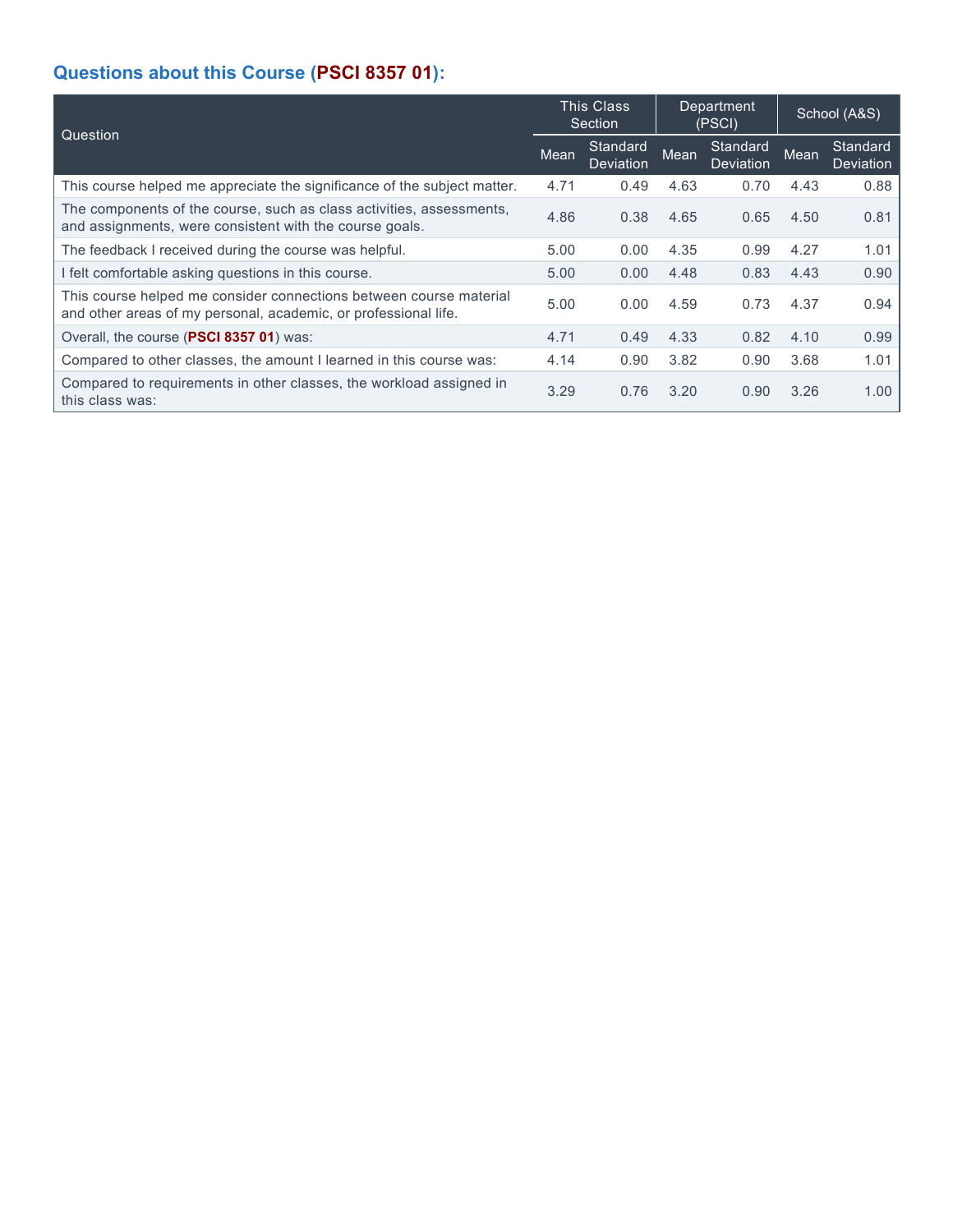## **Overall, how effective was the instruction you received from this teaching assistant (Nicholas Bednar)?**

| l Question                                                                                                          | <b>This Class</b><br>Section |                       | Department<br>(PSCI) |                       | School (A&S) |                              |
|---------------------------------------------------------------------------------------------------------------------|------------------------------|-----------------------|----------------------|-----------------------|--------------|------------------------------|
|                                                                                                                     | Mean                         | Standard<br>Deviation | Mean                 | Standard<br>Deviation | Mean         | Standard<br><b>Deviation</b> |
| Overall, how effective was the instruction you received from this teaching<br>assistant ( <b>Nicholas Bednar</b> )? | 4.86                         | 0.38                  | 4.44                 | 0.84                  | 4.37         | 0.88                         |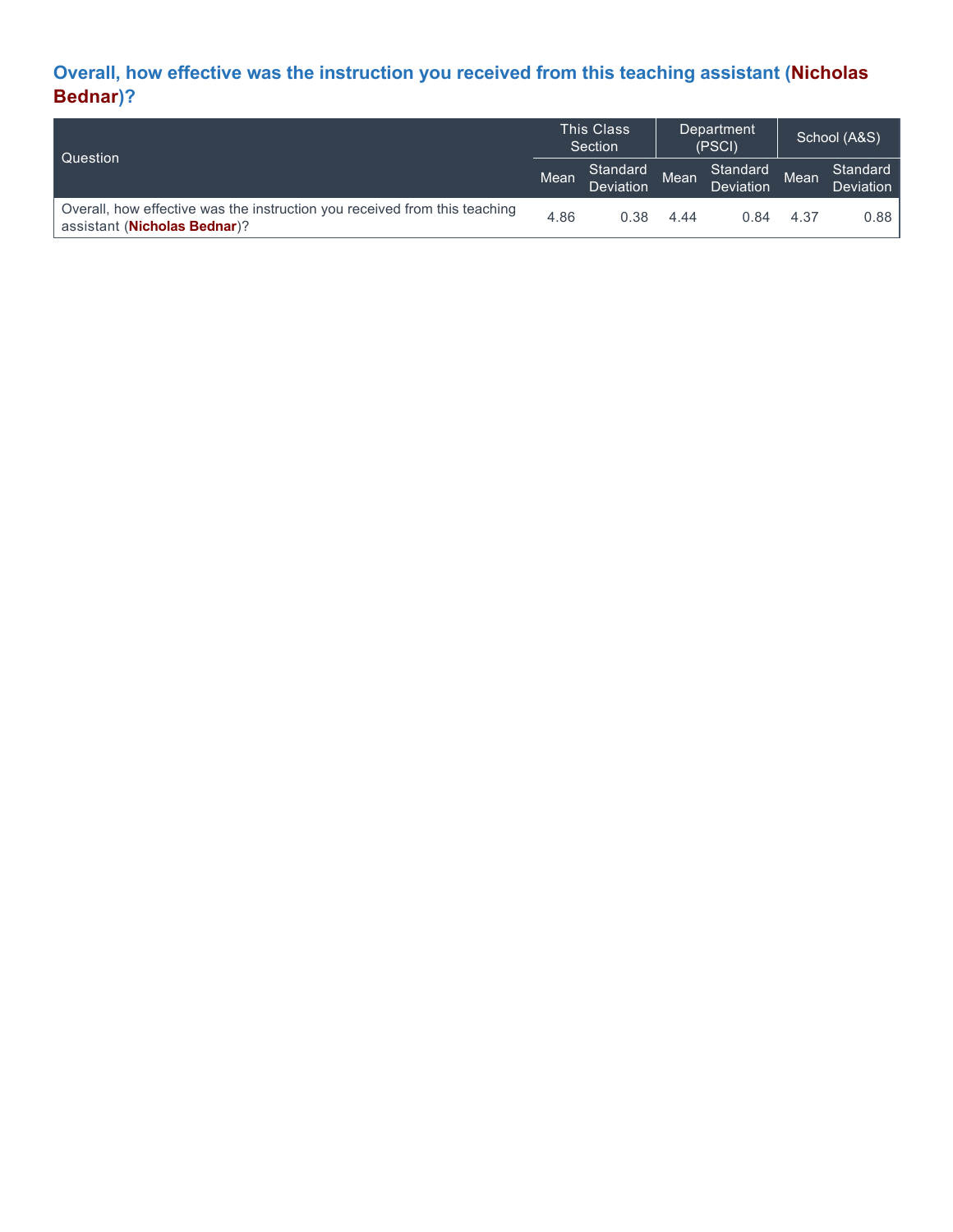### **Questions About This Course (PSCI 8357 01):**

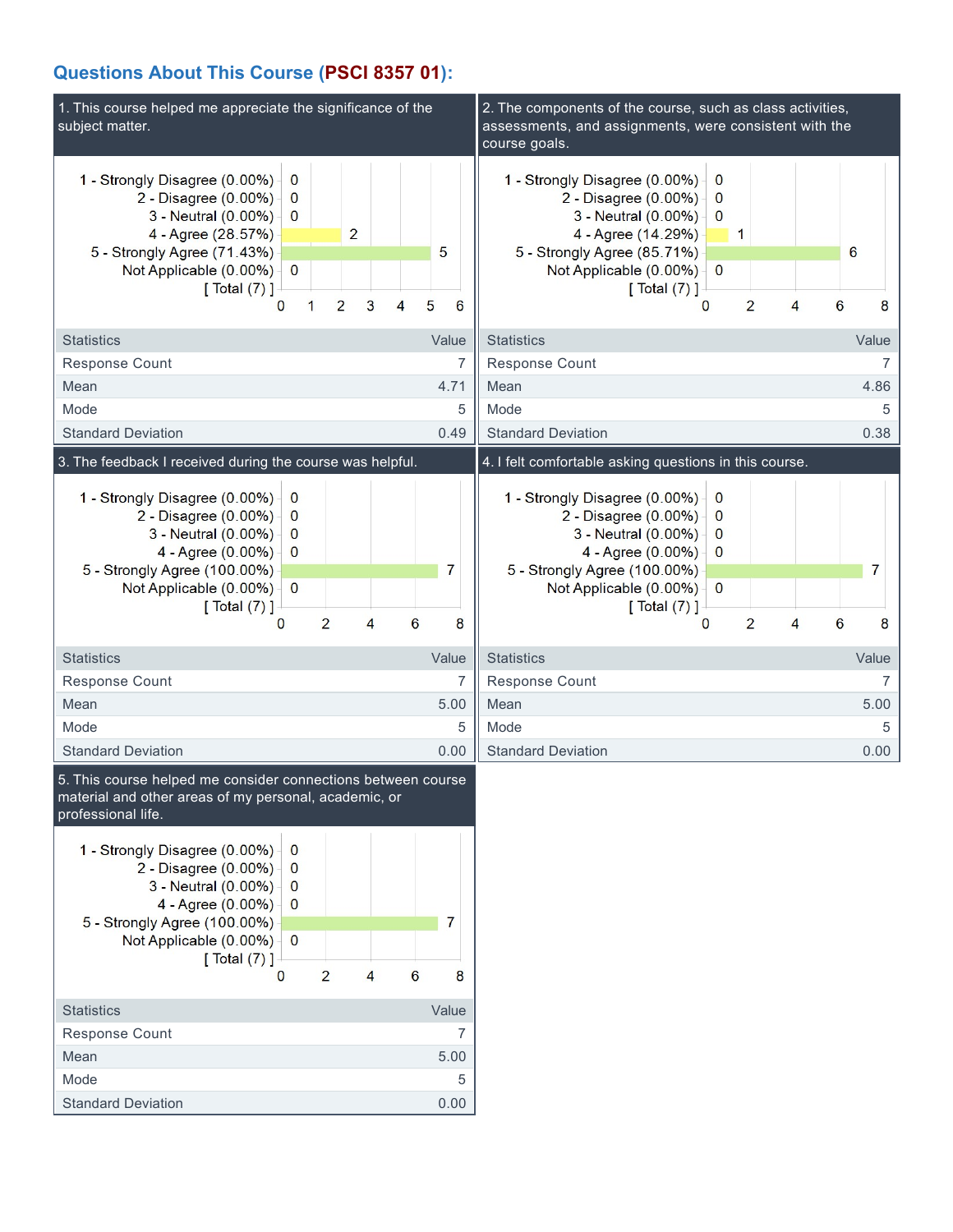### **Overall the course was:**

| Overall, the course (PSCI 8357 01) was:                                                                                                  |                                |                     |        |   |             |
|------------------------------------------------------------------------------------------------------------------------------------------|--------------------------------|---------------------|--------|---|-------------|
| 1 - Poor (0.00%)<br>2 - Marginal (0.00%)<br>3 - Average (0.00%) -<br>4 - Very Good (28.57%)<br>5 - Excellent (71.43%)<br>[ Total $(7)$ ] | 0<br>$\bf{0}$<br>$\bf{0}$<br>0 | $\overline{2}$<br>1 | 2<br>3 | 4 | 5<br>5<br>6 |
| <b>Statistics</b>                                                                                                                        |                                |                     |        |   | Value       |
| <b>Response Count</b>                                                                                                                    |                                |                     |        |   |             |
| Mean                                                                                                                                     |                                |                     |        |   | 4.71        |
| Mode                                                                                                                                     |                                |                     |        |   | 5           |
| <b>Standard Deviation</b>                                                                                                                |                                |                     |        |   | 0.49        |

# **Questions About This Course (PSCI 8357 01):**

| 1. Compared to other classes, the amount I learned in this<br>course was:                                                                                      |                                           |  |                    |  |       | 2. Compared to requirements in other classes, the workload<br>assigned in this class was:                                                                                                                                    |        |
|----------------------------------------------------------------------------------------------------------------------------------------------------------------|-------------------------------------------|--|--------------------|--|-------|------------------------------------------------------------------------------------------------------------------------------------------------------------------------------------------------------------------------------|--------|
| 1 - Much Less (0.00%) -<br>2 - Somewhat Less (0.00%)<br>3 - About the Same (28.57%)<br>4 - Somewhat More (28.57%)<br>5 - Much More (42.86%)<br>[ $Total (7)$ ] | $\theta$<br>$\Omega$<br>$\mathbf{0}$<br>0 |  | 2<br>2<br>1.22.33. |  | 3     | 1 - Much Less $(0.00\%)$ 0<br>2 - Somewhat Less (14.29%)<br>1<br>3 - About the Same (42.86%)<br>4 - Somewhat More (42.86%)<br>5 - Much More $(0.00\%)$ 0<br>[ Total (7) ]<br>$1 \t2 \t2 \t3 \t3$<br>$\Omega$<br>$\mathbf{0}$ | 3<br>3 |
| <b>Statistics</b>                                                                                                                                              |                                           |  |                    |  | Value | <b>Statistics</b>                                                                                                                                                                                                            | Value  |
| Response Count                                                                                                                                                 |                                           |  |                    |  | 7     | <b>Response Count</b>                                                                                                                                                                                                        |        |
| Mean                                                                                                                                                           |                                           |  |                    |  | 4.14  | Mean                                                                                                                                                                                                                         | 3.29   |
| Mode                                                                                                                                                           |                                           |  |                    |  | 5     | Mode                                                                                                                                                                                                                         | 3, 4   |
| <b>Standard Deviation</b>                                                                                                                                      |                                           |  |                    |  | 0.90  | <b>Standard Deviation</b>                                                                                                                                                                                                    | 0.76   |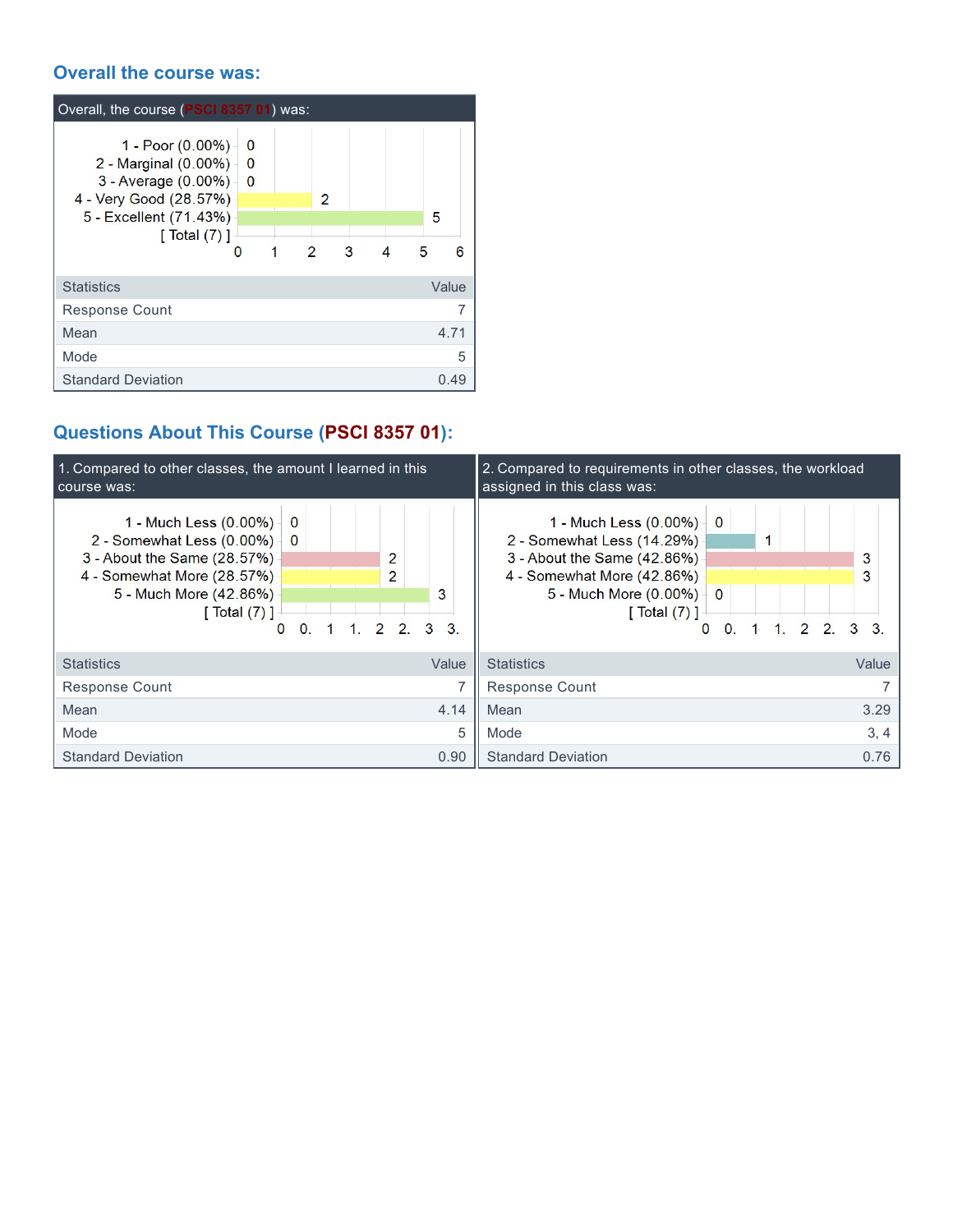### **Overall, how effective was the instruction you received from this teaching assistant (Nicholas Bednar)?**

| Overall, how effective was the instruction you received from this<br>teaching assistant (Nicholas Bednar)?                                    |                                        |   |   |  |   |        |  |
|-----------------------------------------------------------------------------------------------------------------------------------------------|----------------------------------------|---|---|--|---|--------|--|
| 1 - Poor (0.00%) -<br>2 - Marginal (0.00%) -<br>3 - Average $(0.00\%)$<br>4 - Very Good (14.29%)<br>5 - Excellent (85.71%)<br>[ Total $(7)$ ] | $\Omega$<br>$\bf{0}$<br>$\overline{0}$ | 1 | 2 |  | R | 6<br>8 |  |
| <b>Statistics</b>                                                                                                                             |                                        |   |   |  |   | Value  |  |
| <b>Response Count</b>                                                                                                                         |                                        |   |   |  |   |        |  |
| Mean                                                                                                                                          |                                        |   |   |  |   | 4.86   |  |
| Mode                                                                                                                                          |                                        |   |   |  |   | 5      |  |
| <b>Standard Deviation</b>                                                                                                                     |                                        |   |   |  |   | 0.38   |  |

## **In what way(s) did you interact with this teaching assistant (Nicholas Bednar)?**

| Section meetings (36.84%)                 |  |   |   |
|-------------------------------------------|--|---|---|
| Lab $(0.00\%) - 0$                        |  |   |   |
| Office hours (21.05%)                     |  | 4 |   |
| Via a class website/Brightspace (10.53%)  |  |   |   |
| Via email (31.58%)                        |  |   | 6 |
| Other $(0.00\%)$ – 0                      |  |   |   |
| Not Applicable $(0.00\%)$ $\rightarrow$ 0 |  |   |   |
| [ Respondent(s) $(7)$ ]                   |  |   |   |
|                                           |  |   |   |
|                                           |  |   |   |